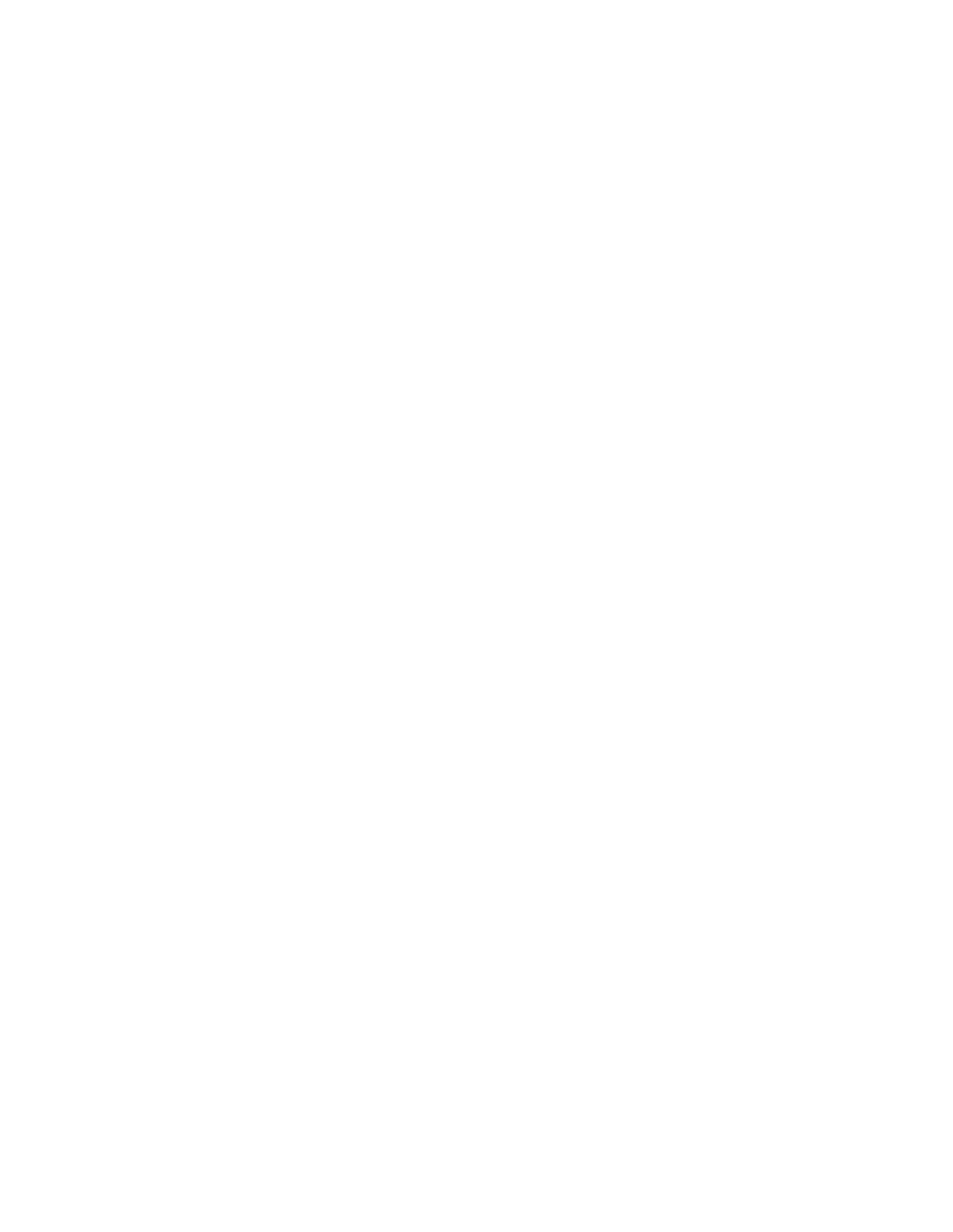#### **In the case of Skorić v. Serbia,**

The European Court of Human Rights (Third Section), sitting as a Committee composed of:

Pere Pastor Vilanova, *President,* 

Branko Lubarda,

Georgios A. Serghides, *judges,*

and Fatoş Aracı, *Deputy Section Registrar,*

Having deliberated in private on 7 June 2016,

Delivers the following judgment, which was adopted on that date:

## PROCEDURE

1. The case originated in an application (no. 14130/14) against the Republic of Serbia lodged with the Court under Article 34 of the Convention for the Protection of Human Rights and Fundamental Freedoms ("the Convention") by a Serbian national, Mr Janko Skorić ("the applicant"), on 10 February 2014.

2. The applicant was represented by Mr S. Gajić, a lawyer practising in Beograd. The Serbian Government ("the Government") were represented by their Agent at the time, Ms V. Rodić.

3. On 16 September 2014 the application was communicated to the Government.

4. The Government objected to the examination of the application by a Committee. After having considered the Government's objection, the Court rejects it.

## THE FACTS

#### I. THE CIRCUMSTANCES OF THE CASE

5. The applicant was born in 1948 and lives in Belgrade.

6. The applicant was employed by "*PIM – bagerovanje i vodni transport*", a socially-owned company based in Belgrade ("the debtor").

7. On 30 March 2005 the Belgrade Second Municipal Court (*Drugi opštinski sud u Beogradu*) ordered the debtor to pay the applicant specified sums in respect of salary arrears, social security contributions and procedural costs. This judgment became final on the same date.

8. On 22 June 2005 the Belgrade Fourth Municipal Court (*Četvrti opštinski sud u Beogradu*) issued an enforcement order with regard to the said judgement.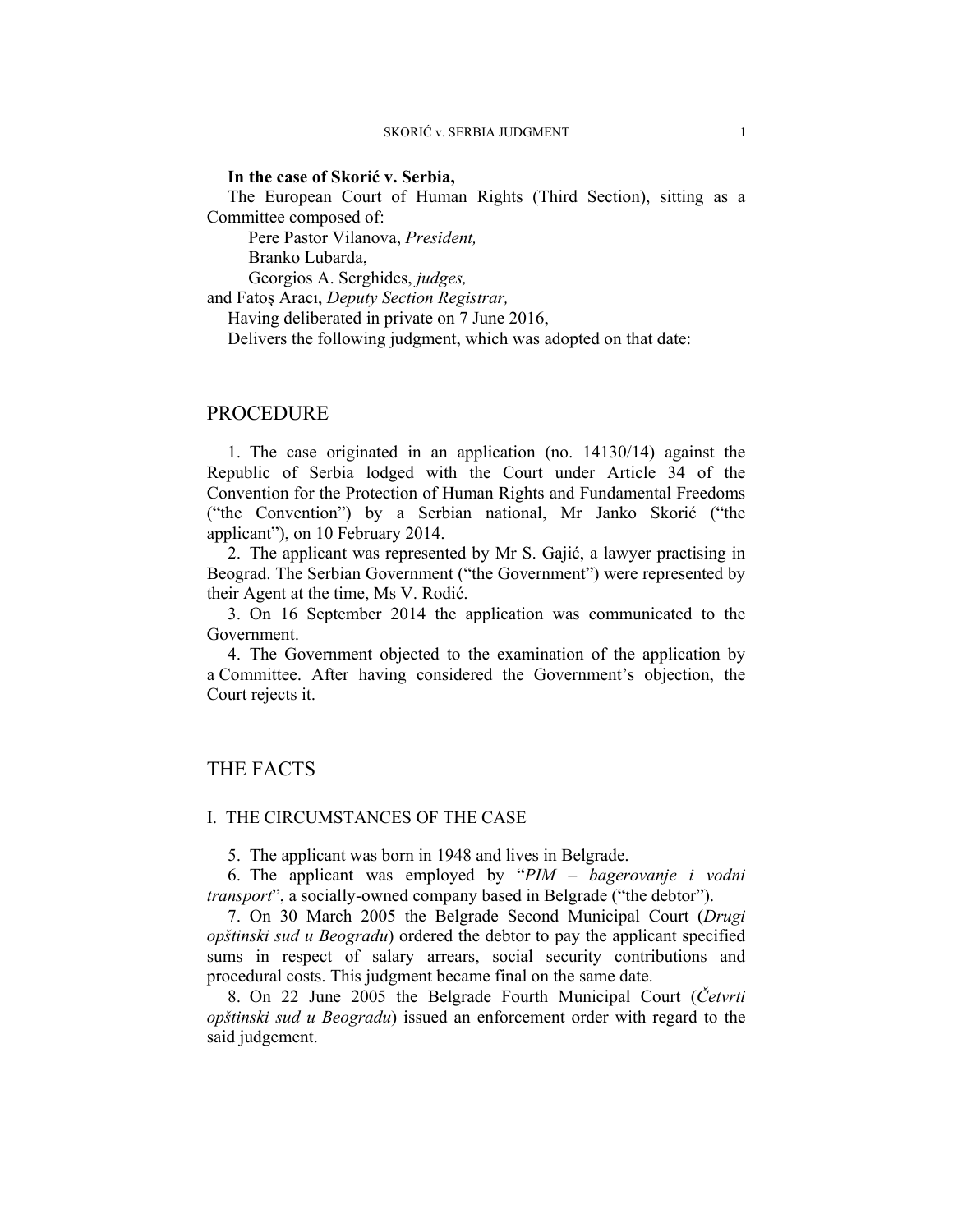9. On 29 March 2012, acting upon the applicant's constitutional appeal, the Constitutional Court held that the applicant had suffered a breach of the "right to a trial within a reasonable time" with regard to the enforcement proceedings. The court ordered the acceleration of the proceedings and declared that the applicant was entitled to compensation for the nonpecuniary damage suffered in the amount of EUR 700, converted into the national currency at the rate applicable at the date of settlement.

10. The enforcement proceedings instituted on the basis of the judgment rendered by the Belgrade Second Municipal Court on 30 March 2005 continued and are still pending.

#### II. RELEVANT DOMESTIC LAW

11. For the relevant domestic law, see *R. Kačapor and Others v. Serbia*  nos. 2269/06, 3041/06, 3042/06, 3043/06, 3045/06 and 3046/06, §§ 57-82, 15 January 2008; *Vlahović v. Serbia* no. 42619/04, §§ 37-47, 16 December 2008; *Crnišanin and Others v. Serbia* nos. 35835/05, 43548/05, 43569/05 and 36986/06, §§ 100-104, 13 January 2009; *Adamović v. Serbia,* no. 41703/06, §§ 17-22, 2 October 2012; *Marinković v. Serbia* (dec.) no. 5353/11, §§ 26-29 and §§ 31-44, 29 January 2013 and *Ferizović v. Serbia*  (dec.) no. 65713/13, §§ 21-30.

## THE LAW

## I. ALLEGED VIOLATION OF ARTICLE 6 OF THE CONVENTION AND ARTICLE 1 OF PROTOCOL No. 1

12. The applicant complained about the respondent State's failure to enforce final judgments rendered in his favour against the debtor. This complaint falls to be examined under Article 6 of the Convention and Article 1 of Protocol No. 1 which, in so far as relevant, read as follows:

#### **Article 6 § 1**

"In the determination of his civil rights and obligations ..., everyone is entitled to a fair and public hearing within a reasonable time by an independent and impartial tribunal established by law."

#### **Article 1 of Protocol No. 1**

"Every natural or legal person is entitled to the peaceful enjoyment of his possessions. No one shall be deprived of his possessions except in the public interest and subject to the conditions provided for by law and by the general principles of international law.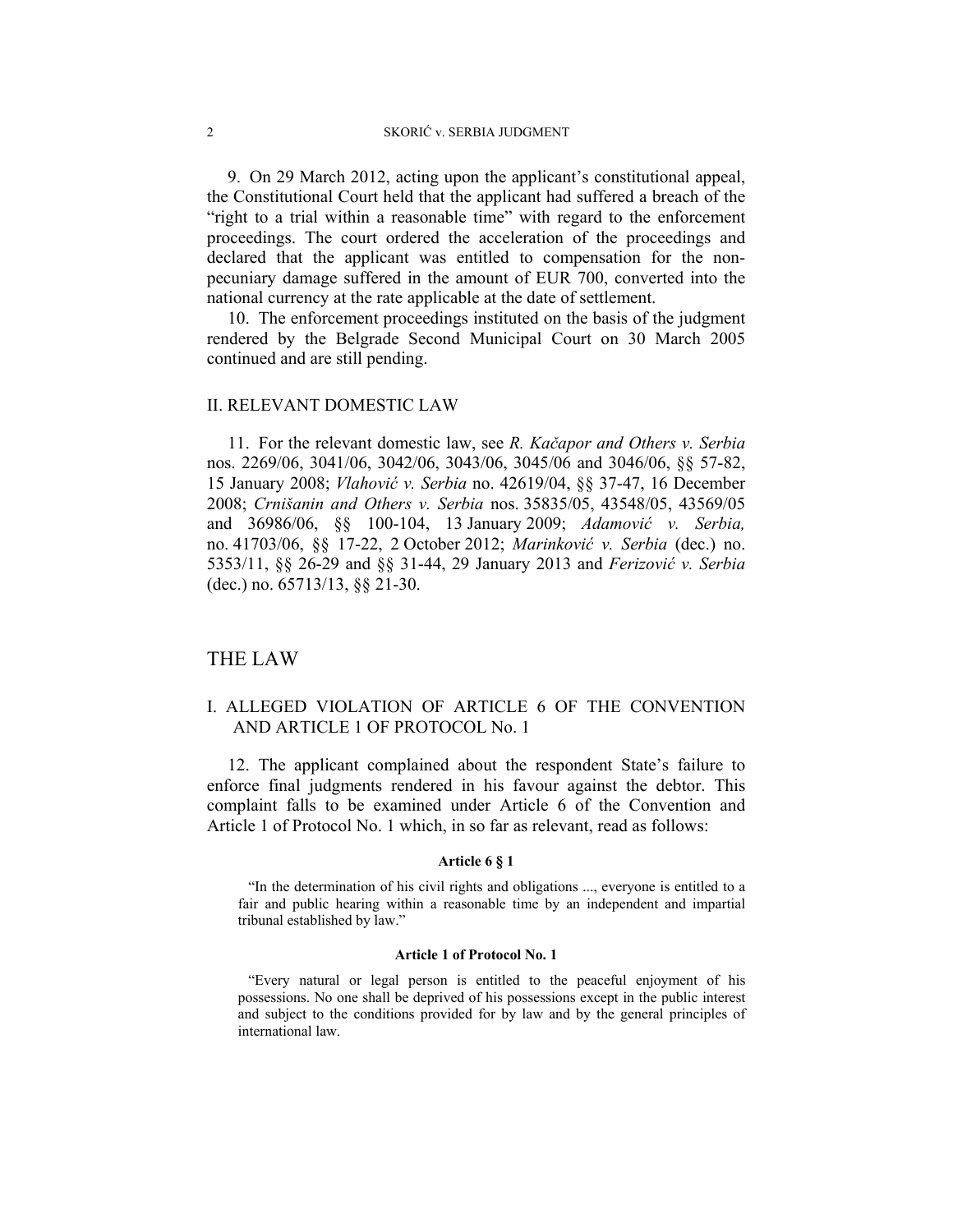The preceding provisions shall not, however, in any way impair the right of a State to enforce such laws as it deems necessary to control the use of property in accordance with the general interest or to secure the payment of taxes or other contributions or penalties."

#### **A. Admissibility**

13. The Government submitted that the applicant had lodged his application with the Court outside the six-month time-limit. In particular, this time-limit had started to run when the applicant had received the decision of the Constitutional Court of 29 March 2012.

14. The applicant disputed these arguments.

15. Article 35 § 1 of the Convention provides that the Court may only deal with a complaint which has been introduced within six months of the date of the final decision rendered in the process of exhaustion of domestic remedies. Where the alleged violation constitutes a continuing situation against which no domestic remedy is available the six-month period starts to run from the end of the continuing situation (see, among other authorities, *Iatridis v. Greece* [GC], no. 31107/96, § 50, ECHR 1999-II and, *mutatis mutandis*, *Ječius v. Lithuania*, no. 34578/97, § 44, ECHR 2000-IX).

16. The Court notes that at the time when the applicant had received the decision of the Constitutional Court it had not yet been considered an effective domestic remedy (see *Ferizović v. Serbia* (dec.) no. 65713/13, § 26 November 2013). Furthermore, the Constitutional Court's decision did not bring the continuing situation to an end, as the enforcement proceedings in question are still pending. Finally, while the constitutional appeal was considered an effective domestic remedy at the time when the applicant had submitted his application, the Court considers that having already exhausted this remedy once, the applicant could not have reasonably been expected to make use of it again it being understood that the Government did not raise any objection concerning the exhaustion of domestic remedies.

17. In view of the above, the Government's objection must be dismissed.

### **B. Merits**

18. The Court notes that the final judgment rendered in the applicant's favour remains unenforced to the present date.

19. The Court observes that it has frequently found violations of Article 6 of the Convention and/or Article 1 of Protocol No. 1 to the Convention in cases raising issues similar to those raised in the present case (see *R. Kačapor and Others*, cited above, §§ 115-116 and § 120; *Crnišanin and Others,* cited above, §§ 123-124 and §§ 133-134; and *Adamović* cited above, § 41).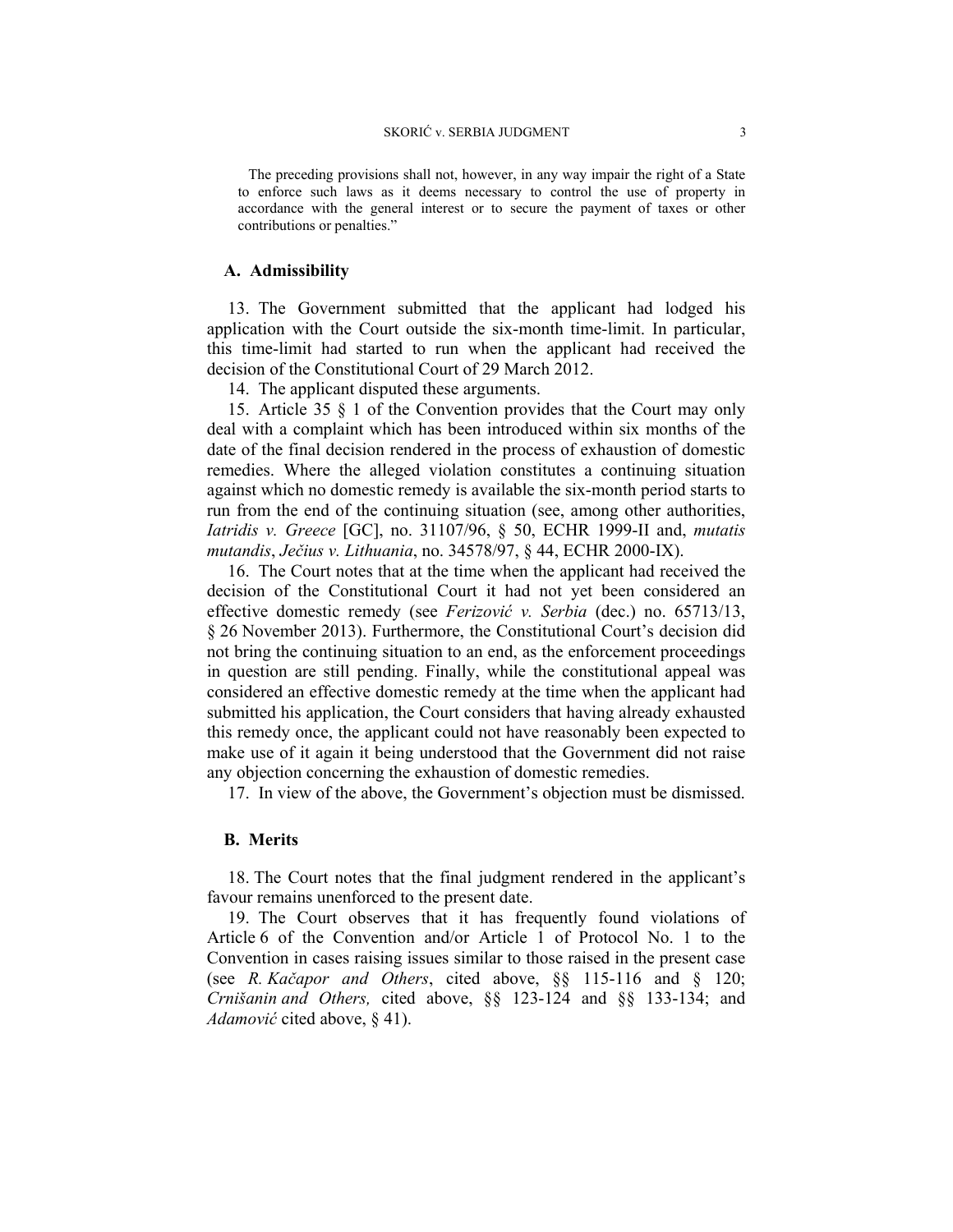20. Having examined all the material submitted to it, the Court considers that the Government have not put forward any fact or convincing argument capable of persuading it to reach a different conclusion in the present case. There has, accordingly, been a violation of Article  $6 \n\& 1$  of the Convention and Article 1 of Protocol No. 1.

#### II. APPLICATION OF ARTICLE 41 OF THE CONVENTION

### 21. Article 41 of the Convention provides:

"If the Court finds that there has been a violation of the Convention or the Protocols thereto, and if the internal law of the High Contracting Party concerned allows only partial reparation to be made, the Court shall, if necessary, afford just satisfaction to the injured party."

#### **A. Damage, costs and expenses**

22. The applicant requested that the State be ordered to pay, from its own funds: (i) the sum awarded by the final judgment rendered in his favour; (ii) 3,000 euros (EUR) in respect of non-pecuniary damage; (iii) 568 (EUR) for the costs and expenses incurred before the Court.

23. The Government contested these claims.

24. Having regard to the violations found in the present case and its own case-law (see *R. Kačapor and Others,* cited above, §§ 123-126, and *Crnišanin and Others*, cited above, § 139), the Court considers that the applicant's claims for pecuniary damage concerning the payment of the outstanding judgment debt must be accepted. The Government shall therefore pay the applicant the sums awarded in the final domestic judgment adopted on 30 March 2005 as well as the costs of the enforcement proceedings, less any amounts which may have already been paid in respect of the said judgment.

25. The Court further takes the view that the applicant has suffered some non-pecuniary damage as a result of the violations found which cannot be made good by the Court's finding of a violation alone. Having regard to its case-law (*Stošić v. Serbia*, no. 64931/10, §§ 66-68, 1 October 2013), the Court awards EUR 2,000 to the applicant, less any amounts which may have already been paid on that basis. This sum is to cover non-pecuniary damage, costs and expenses.

#### **B. Default interest**

26. The Court considers it appropriate that the default interest rate should be based on the marginal lending rate of the European Central Bank, to which should be added three percentage points.